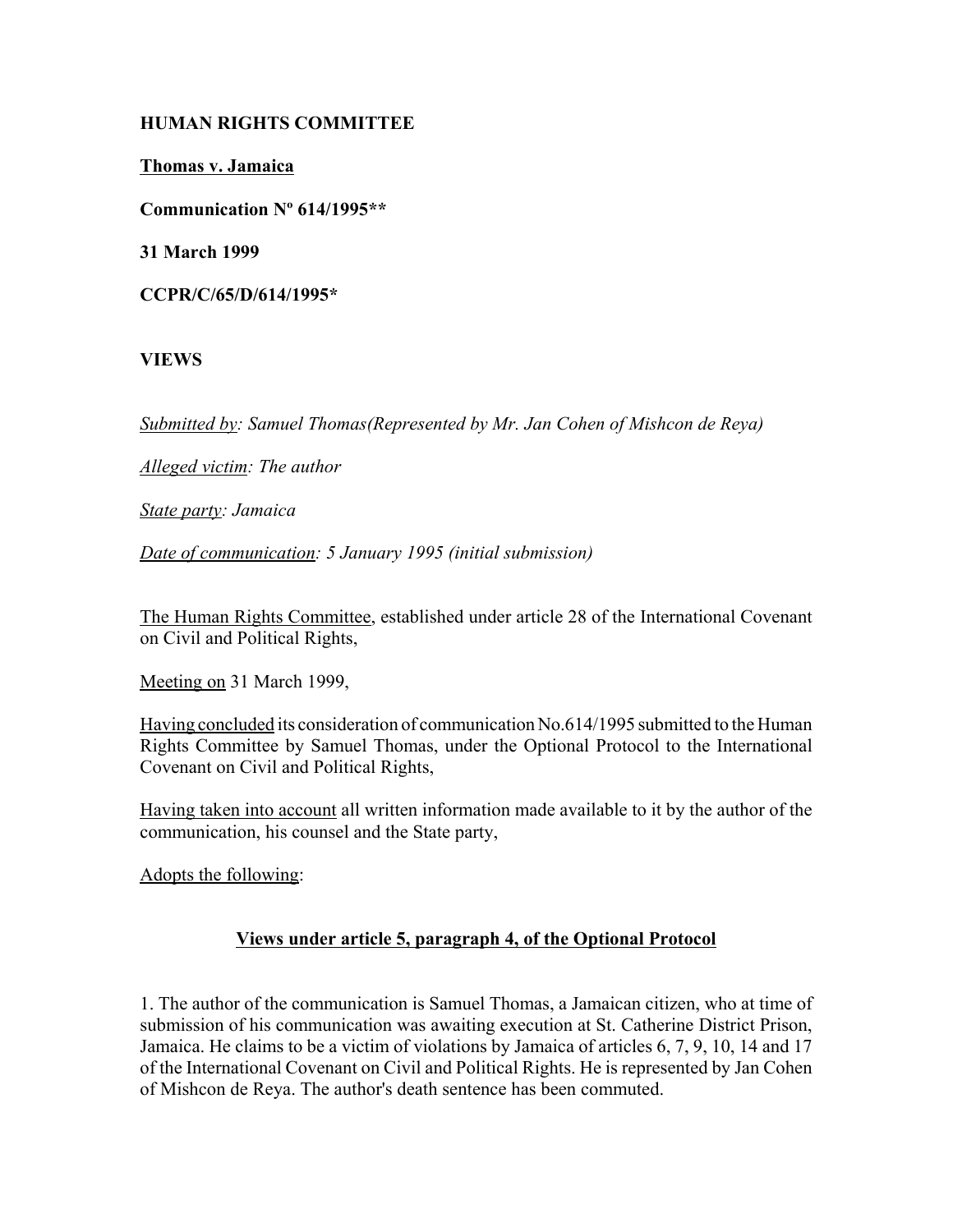#### The facts as submitted by the author:

2.1 On 25 April 1990, the author and three co-defendants<sup>1</sup> were convicted for the capital murder of one Elijah McLean, on 24 January 1989, and sentenced to death. The Court of Appeal of Jamaica dismissed their appeals on 16 March 1992. On 6 July 1994, the Judicial Committee of the Privy Council dismissed the author's petition for special leave to appeal. With this, it is submitted, all domestic remedies have been exhausted. Following the enactment of the Offences Against the Persons (Amendment) Act 1992, Jamaica created two categories of murder, capital and non capital, consequently all persons previously convicted of murder had their conviction reviewed and reclassified under the new system. The author's offence was reconfirmed as "capital".

2.2 The case for the prosecution was that the four accused were among seven men who entered the house of the deceased in the early morning of 24 January 1989, dragged him out of his bed, took him outside into the yard, and chopped him several times with their machetes, thereby killing him.

2.3 The prosecution relied upon the evidence of three relatives of the deceased, aged eleven, fourteen and seventeen, who lived at the deceased's house. They testified that they were awakened by sounds emanating from the room where the deceased and his common law wife were sleeping. They went to the doorway and saw one of the co-defendants (Byron Young) with a flashlight in one hand and a gun in the other pointing it at the deceased. Six other men, among whom they recognized the author, all carrying machetes, were standing by the bed of the deceased, and one of the men chopped him on his forehead. All seven men then pulled the deceased off the bed and carried him outside. The deceased held onto the door and was chopped on the hand by one of the men. The witnesses further testified that, in the yard, he was chopped several times by the men, including the author, while co-defendant Young stood in their midst with his gun still in his hand. All seven men then left.

2.4 The case for the defence was based on alibi. The author made an unsworn statement from the dock, maintaining that he was not present at the locus in quo and that he had no knowledge of the murder. The issue was therefore one of identification and the defence was solely directed at the witnesses' credibility and their ability, given the lighting in the room and the yard at the time of the incident, to correctly identify the author.

2.5 At the end of the judge's summing-up, the jury retired at 2:31 p.m. and returned at 3:14 p.m. to announce that they had not arrived at a unanimous verdict. The judge told them that he could not at that stage accept anything but a unanimous verdict, and the jury retired again at 3:16 p.m. They returned at 4:27 p.m. and the foreman again announced that they had not arrived at a unanimous verdict. The judge then stated: "I am afraid that this is not a case in which I can accept a majority verdict, this is a murder case and your verdict must be unanimous one way or the other. [...] None must be false to the oath that he has taken to return a true verdict, but in order to arrive at a collective verdict, a verdict upon which you all agree, there must necessarily be some giving and taking. There will be arguments [...], but at the same time there must be [...] certain adjustment of views. Each of you must listen to the voices of the other and don't be dogmatic about it [...]. None of you should be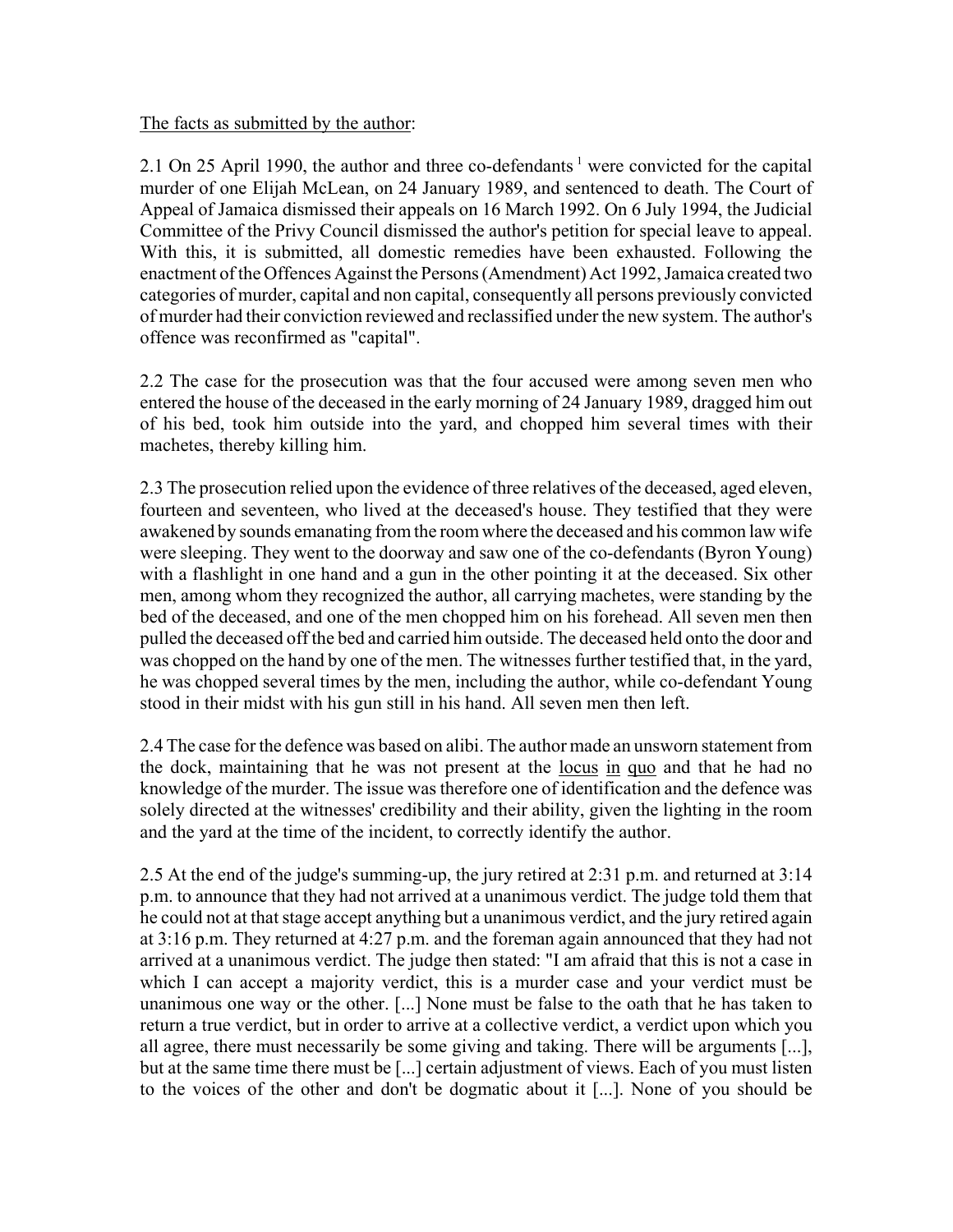unwilling to listen to the argument of the other. If any of you have a strong view, or you are in a state of uncertainty, you are not obliged or entitled to sink your view and agree with the majority, but what I tell you to do is to argue out and discuss the matter together and see whether or not you can arrive at a unanimous verdict". The foreman then asked the judge a question relating to the evidence, and after having it explained, the jury retired at 4:41 p.m. They returned at 5:30 p.m. and the foreman announced that they had arrived at a unanimous verdict, finding all four accused guilty as charged.

2.6 Counsel forwards sworn affidavits from Terence Douglas and Daphne Harrison, two members of the jury who sat throughout the course of the trial and were present at the jury's deliberations.

\* In his affidavit, dated 3 May 1990, Terence Douglas testifies that:"[...] On the last day of the trial - out of the twelve jurors - only three jurors found the men guilty. Because it was getting late and the foreman was pressuring us, we just told him to do what he wants. The foreman then stood up at 6:10 p.m. and said that he found all four men guilty. [...] After the case was dismissed I went outside and started to cry because I know that the four men are innocent, although the first day of the court was the first time I was seeing them. I would like the [Jamaican] Council [for Human Rights] to get a re-trial for these men because they did not get a fair trial."

\* In her affidavit, dated 12 June 1990, Daphne Harrison testifies that: "[...] On our first deliberation, nine of us had come to the decision that the quality of the evidence was so poor and conflicting, that we saw no reason why the men should not be acquitted. After the foreman had informed the court that we could not arrive at a unanimous verdict, we were further addressed by the trial judge. However, on our second deliberation the situation remained the same. On our final deliberation, the nine - eight others and myself - held steadfast to our decision as we genuinely believed that the evidence was poor. However, as it was getting late and we had all wanted to go home, and the fact that we were becoming frustrated, we all turned to the foreman and two jurors and said: "Alright, you can all do whatever you want to do, but remember, we are not a party to any guilty verdict". The foreman then remarked: "I only hope that when I get out there none of you say anything". Mrs. Harrison further states that: "I am willing to attest to this statement in any court at anytime if I am required to do so".

2.7 The author's lawyer filed the grounds of appeal on 1 May 1990. The appeal of all four co-defendants to the Court of Appeal of Jamaica was based on the trial judge's failure, in his directions to the jury, to highlight certain discrepancies in the evidence of the prosecution witnesses, his direction to the foreman and members of the jury that their verdict must be unanimous one way or the other, the effect of which was said to have cajoled the jury into the verdict of guilty, and his direction to the jury on the issue of the unsworn statements made by all four co-defendants. As stated above, the Court of Appeal dismissed the appeals on 16 March 1992.

2.8 The author's petition for special leave to appeal to the Judicial Committee of the Privy Council was based, inter alia, on the following grounds: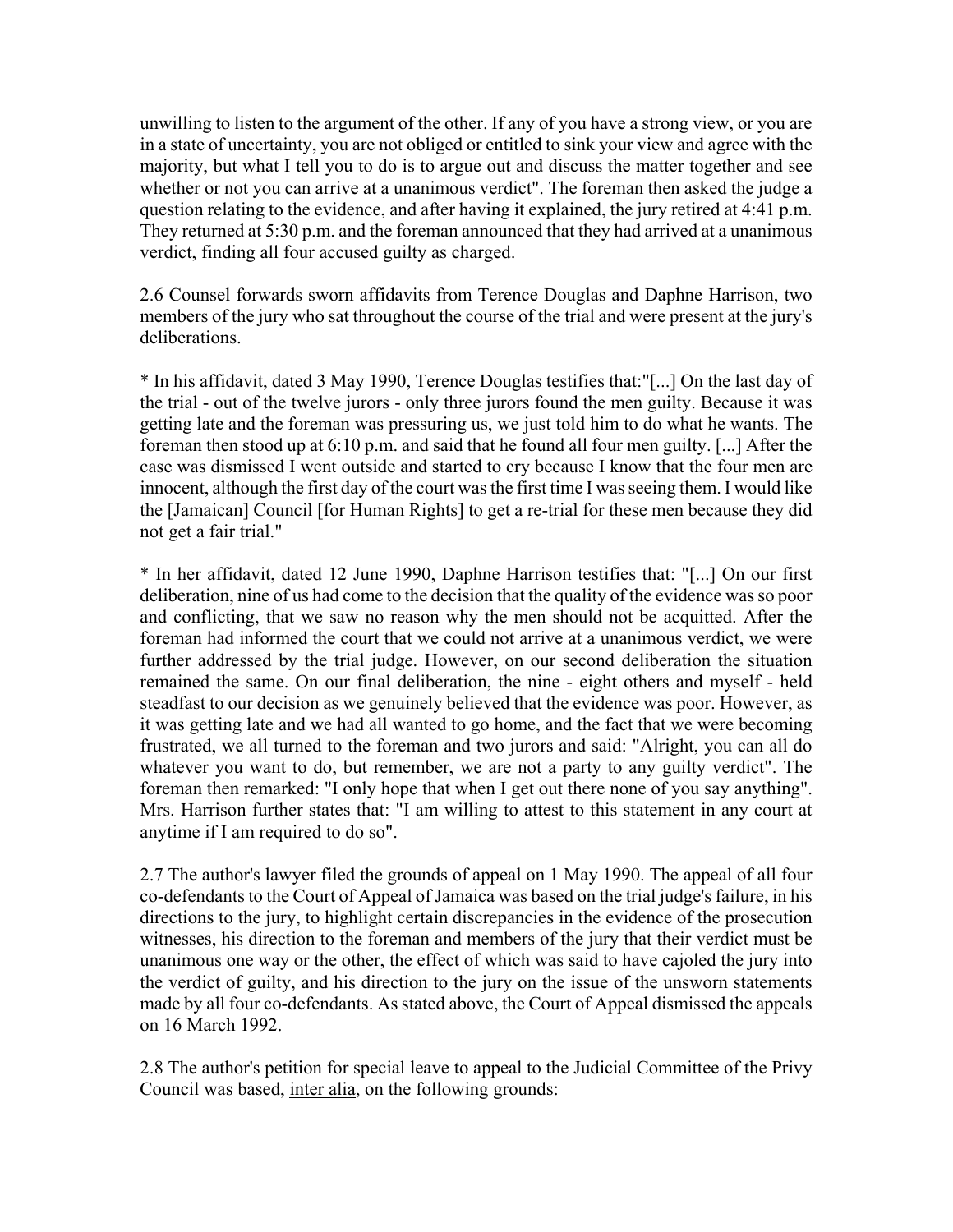- that the trial judge erred in his direction to the jury by over-stressing the need for unanimity and failed to advise the jury adequately of their right and duty to disagree, thereby causing the jury to be pressured into arriving at a unanimous verdict; and

- that there was a material irregularity in the course of the trial in that although nine of the twelve jurors intended to acquit the author, the foreman wrongly and improperly announced that a unanimous verdict of guilty had been reached against the author.

2.9 It is stated that the grounds concerning the material irregularities during the course of the jury's deliberations and their need to reach a unanimous verdict were raised before the Privy Council.

# The Complaint:

3.1 Counsel points out that, since his conviction on 25 April 1990, the author has been held on death row at St. Catherine District Prison. He submits that to execute the author now after this lengthy delay of over six years would be in violation of article 7 of the Covenant, in that the delay would render the execution cruel, inhuman and degrading treatment, as recognised in the cases of Pratt and Morgan v. the Attorney-General of Jamaica<sup>2</sup>, Catholic Commission for Justice and Peace in Zimbabwe v.the Attorney-General of Zimbabwe<sup>3</sup>, and Soering v. United Kingdom<sup>4</sup>. It is further submitted that the author has already been subjected to cruel, inhuman and degrading treatment or punishment by being held for such a substantial period of time in the appalling conditions that exist in the death row section of St. Catherine District Prison.

3.2 In respect of article 9, counsel refers to the delays in the judicial proceedings against the author, which are attributable to the State party. He points to the delay of nearly fourteen months between the date of the author's arrest (27 February 1989) and his trial (23 to 25 April 1990), a further delay of nearly twenty-three months between the date of conviction and sentence (25 April 1990) and the dismissal of his appeal (16 March 1992), and a further delay of nearly ten months between London solicitors accepting instructions to act on the author's behalf (13 May 1992) and the date of receipt of the trial transcript and written judgment of the Court of Appeal (8 March 1993), before it was possible to consider whether there were any grounds to appeal to the Judicial Committee of the Privy Council. In this context, counsel refers to his repeated requests to the Jamaican judicial authorities to provide him with the court documents in the author's case.

3.3 It is submitted that the author was held in police detention from the date of his arrest (27 February 1989) to the date of conviction and sentence (25 April 1990), and that, during this period, he was not segregated from convicted prisoners, nor was he subject to separate treatment appropriate to his status as an unconvicted person, in violation of article 10 of the Covenant. Furthermore, the author claims that, whilst in police detention, his right to receive visitors was interfered with, and he was badly beaten by police officers and threatened with further physical violence.

3.4 Counsel claims that the author's right to a fair trial was violated in that there was a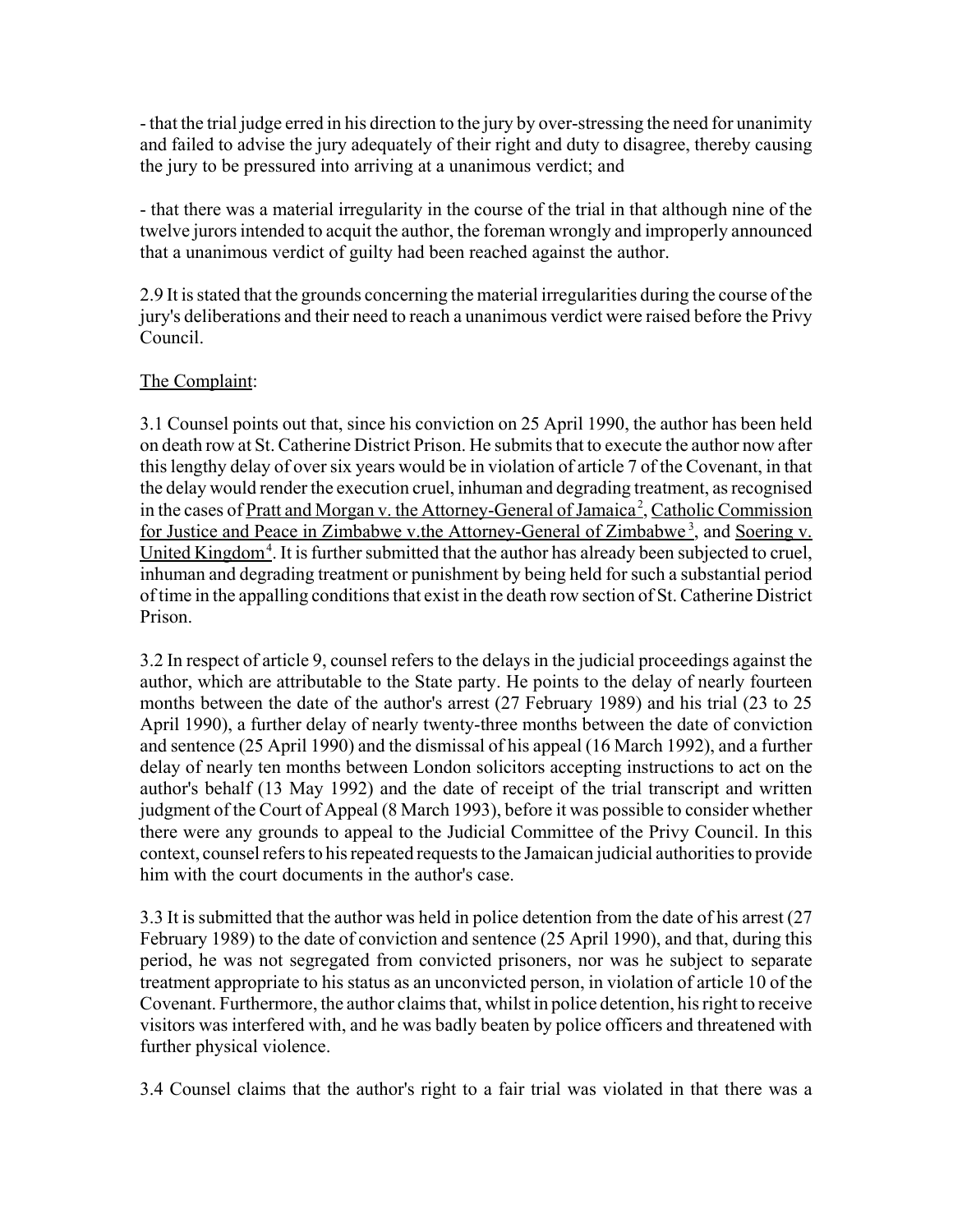material irregularity in the course of the trial because, although nine of the twelve jurors intended to acquit the author, the foreman wrongly and improperly announced that a unanimous verdict of guilty had been reached against the author. In this context, counsel refers to the above-mentioned sworn affidavits of the two jurors. The failure of the Court of Appeal to accept and rectify the errors and omissions relating to the trial judge's direction to the jury that their verdict had to be unanimous one way or the other, is said to amount to grave and substantial injustice, in violation of article 14 of the Covenant.

3.5 It is further submitted that the trial judge violated his obligations of impartiality by over stressing to the jury the need for unanimity, and by failing to advise the jury adequately as to their right and duty to disagree. Counsel reiterates that the trial judge, by stating that under no circumstances would he be prepared to accept a majority verdict (contrary to what he implied when the jury returned for the first time, when he stated that he could not accept anything but a unanimous verdict at that stage), caused the jury to be pressured into accepting the unanimous verdict as read out by the foreman.

3.6 Counsel points out that the author's lawyer filed the grounds of appeal on 1 May 1990, and that it took the Court of Appeal twenty-two months to hear and dismiss the appeal. This is said to amount to a violation of article 14, paragraph 3 (c), of the Covenant.

3.7 Reference is made to the findings of the Committee that the imposition of a sentence of death upon the conclusion of a trial in which the provisions of the Covenant have been breached constitutes, if no further appeal against sentence is available, a violation of article 6 of the Covenant. It is submitted that no further remedies are available to the author, and that, since the final sentence of death was passed without having met the requirements of the Covenant, article 6 has been violated in his case.

3.8 Finally, as to a violation of article 17, the author claims that his correspondence is repeatedly and unlawfully interfered with by the prison warders. In this respect, he claims that letters he has sent to the prison office have not reached the correct addressee.

## State party's observations and Counsel's comments thereon:

4. By submission of 18 May 1995, the State party submitted comments on the merits of the communication in order to expedite the consideration of the case. However, the State party promised information regarding investigations to be carried out into several of the author's allegations, which have not been forthcoming.

5. On 28 July 1995, the author's counsel objected to the joint consideration of the admissibility and merits of the communication, as the State party had failed to address all the issues raised in the communication. However counsel forwarded comments on the State party's submission on those issues that had been addressed.

## The Committee's decision on admissibility:

6.1 During the 58th session, the Human Rights Committee considered the admissibility of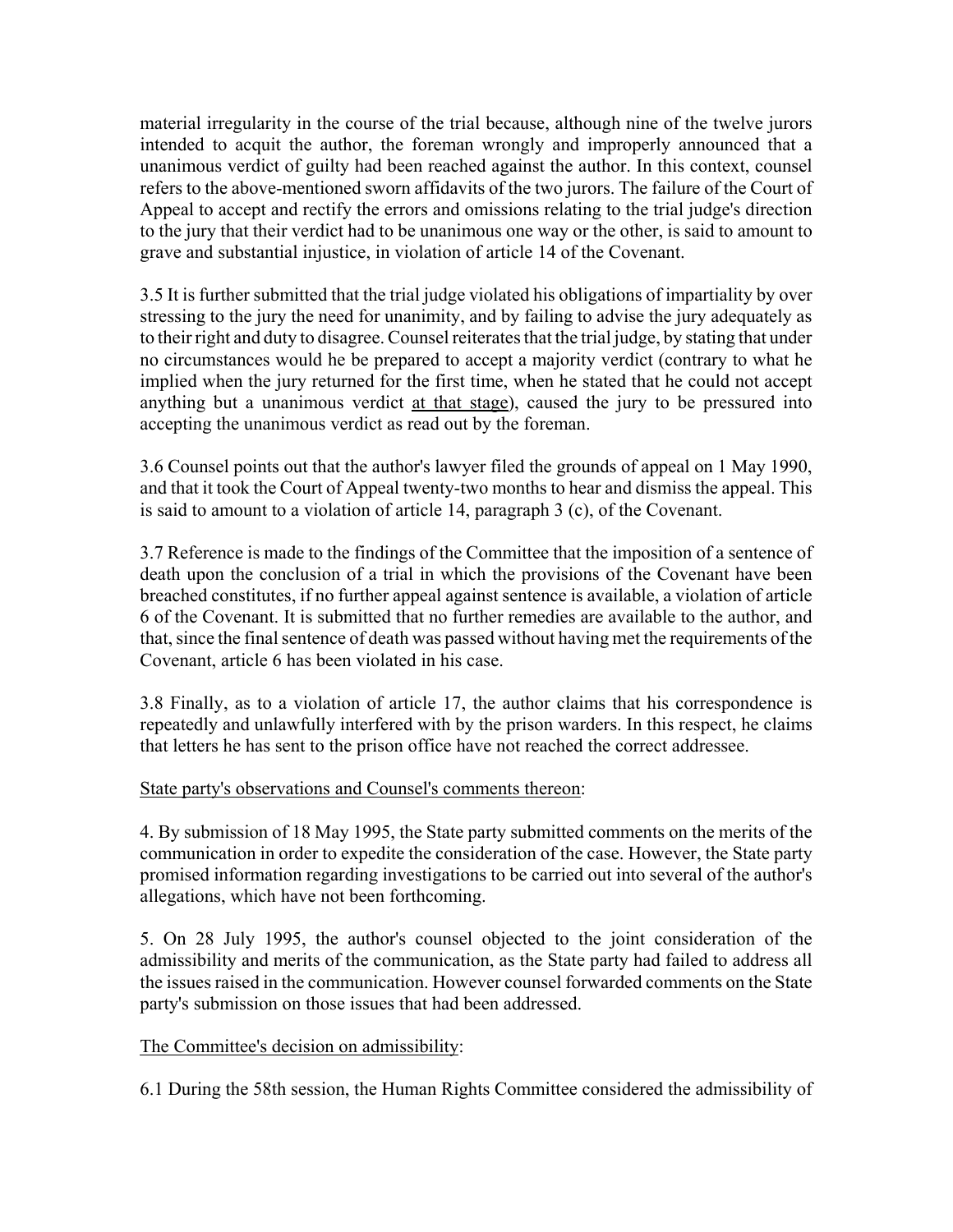the communication.

6.2 The Committee had ascertained, as required under article 5, paragraph 2 (a), of the Optional Protocol, that the same matter was not being examined under another procedure of international investigation or settlement.

6.3 As to the requirement in article 5, paragraph 2 (b), of the Optional Protocol that domestic remedies be exhausted, the Committee noted that the Court of Appeal dismissed the author's appeal and that the Privy Council dismissed his application for leave to appeal. Therefore, with regard to the author's allegation that his trial was unfair because of the material irregularities in the deliberations of the jury, the way in which the verdict was reached and the trial judge's instructions to the jury telling them that they had to reach a unanimous verdict, the Committee was satisfied that domestic remedies had been exhausted for purposes of the Optional Protocol. The Committee further, considered that the allegations might raise issues under article 14 and consequently, of article 6, of the Covenant which needed to be examined on the merits.

6.4 With regard to the author's claim that his detention on death row amounts to a violation of articles 7 and 10 of the Covenant, the Committee referred to its prior jurisprudence that detention on death row does not per se constitute cruel, inhuman or degrading treatment in violation of articles 7 and 10 paragraph 1, of the Covenant, in the absence of some further compelling circumstances. The Committee observed that the author had not shown in what particular ways he was so treated as to raise an issue under articles 7 and 10 of the Covenant. This part of the communication was therefore inadmissible under article 2 of the Optional Protocol.

6.5 As to the claim of undue prolongation in the appeal proceedings, the Committee considered that the author and his counsel had sufficiently substantiated, for the purposes of admissibility, that the delay of twenty three months between his conviction and the dismissal of his appeal, might raise issues under article 14, paragraphs 3 (c) and 5 of the Covenant, which should be examined on the merits.

6.6 With regards to the author's allegation of ill-treatment while in pre-trial detention and his non-separation from convicted prisoners during this period, the Committee considered that the author's claim regarding his pre-trial detention might raise issues under article 10 of the Covenant, pending the outcome of the State party's investigations.

6.7 With regard to counsel's allegation that there has been an arbitrary interference with the author's mail, in violation of article 17, paragraph 1, the Committee considered that neither the author nor his counsel had sufficiently substantiated this claim for purposes of admissibility under article 2 of the Optional Protocol.

6.8 Consequently, on 17 October 1996 the Human Rights Committee declared that the communication was admissible in so far as it might raise issues under articles 6; 9, paragraph 3; 10; 14 paragraphs 1, 3 (c) and 5.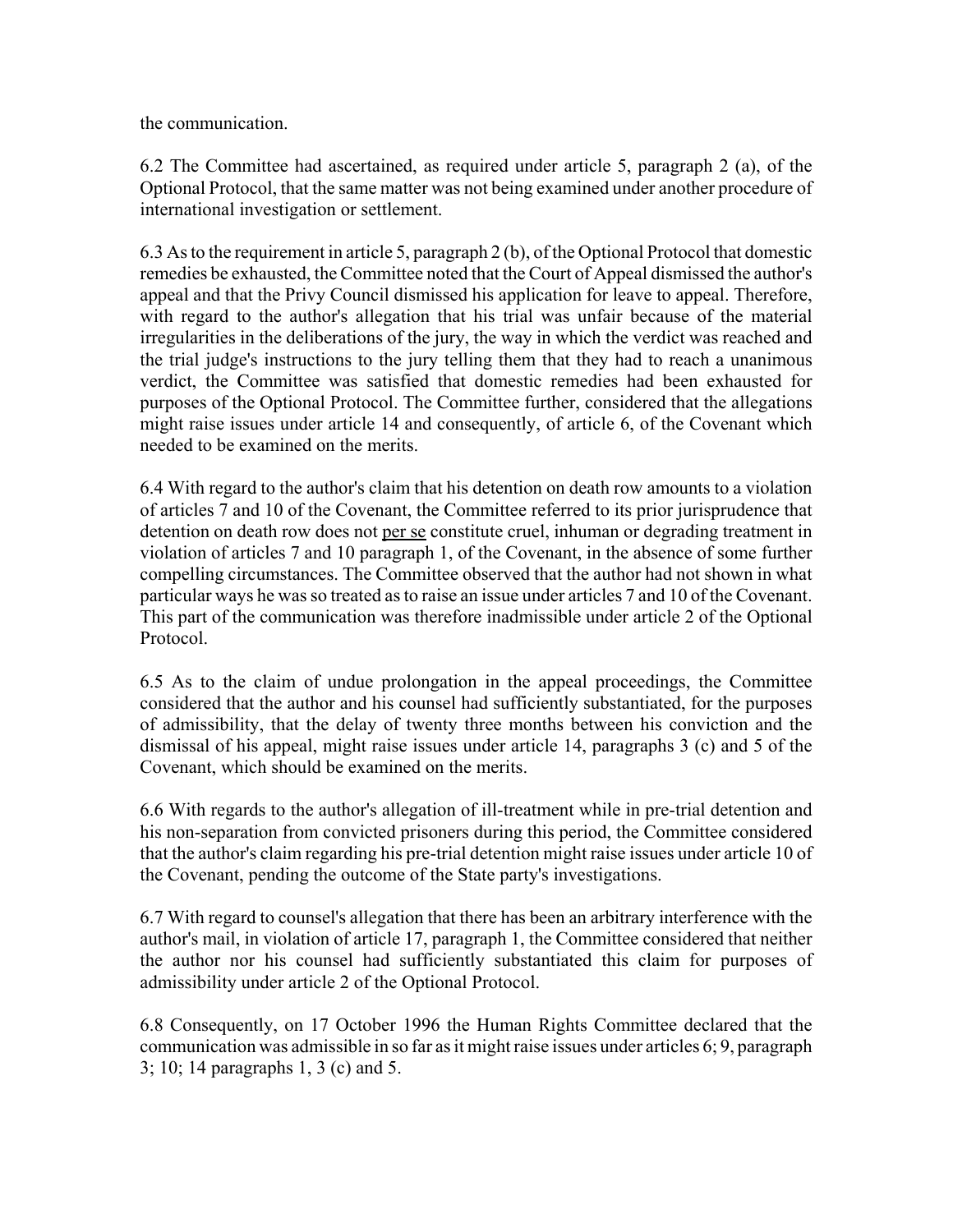#### State party's merits observations and counsel's comments thereon:

7.1 In a submission dated 6 June 1997, the State party informed the Committee it had been unable to investigate the author's allegation that he was beaten by a police officer, in the absence of additional information, such as the place where the author was held, the time at which the incidents allegedly occurred and if possible the name(s) of the officers involved. Until this information was received the State party would be unable to investigate the allegations.

7.2 With respect to the allegation that the author was not segregated from convicted prisoners while detained, the State party contends that since the author refers to "police detention" it must refer to a police station or remand facility for persons awaiting trial. Convicted offenders are not held in these facilities unless there has been a short delay in transferring them to a correctional institution. The committee is asked to note that in the parish in which the author was tried, Clarendon, there is no institution in which convicted persons can be detained without creating major security risks.

7.3 The State party denies any breach of the Covenant in respect of the 23 months delay between conviction and the dismissal of the appeal in violation of articles 14, paragraph 3 (c), and 14 paragraph 5, although it concedes that this period is longer than desirable.

7.4 With regard to the author's allegation that his trial was unfair because of the material irregularities in the deliberations of the jury, the way in which the verdict was reached and the trial judge's instructions to the jury telling them that they had to reach a unanimous verdict. The State party contends that with respect to the issue of the judge's instructions to the jury this has been received by two appellate courts. The State party further submits that the Committee's own jurisprudence on this subject is that it is for appellate courts to review such instructions, and only in particular circumstances will the Committee conduct a review. The State party considers that these particular circumstances as defined by the Committee do not arise in this case and therefore it asserts that this issue is not one over which the Committee should assume jurisdiction.

7.5 As to the question of jury deliberation and the manner in which the verdict was arrived at, the State party denies that this is a breach for which the State party can be held accountable. The jury members were clearly aware of their duty and obviously understood correctly the judge's instruction; they chose to disregard those instructions. They knew they were entitled to disagree if they felt strongly on the issue, but chose not to do so. To say that the State party is responsible because some jurors were tired and wanted to go home and therefore did not insist that they had reasonable doubts, is uncalled for. The jurors, were aware that a man was on trial and if convicted could lose his life. Their failure to discharge their duties according to their conscience and beliefs, having heard the evidence, cannot be laid at the door of the State. The State party further contends that the jury system is based on the presumption that having heard all the evidence with an open mind, those called on to do so will render a verdict in good faith according to their view of the evidence. Where persons choose not to do so for their own reasons, the fault does not lie with the State.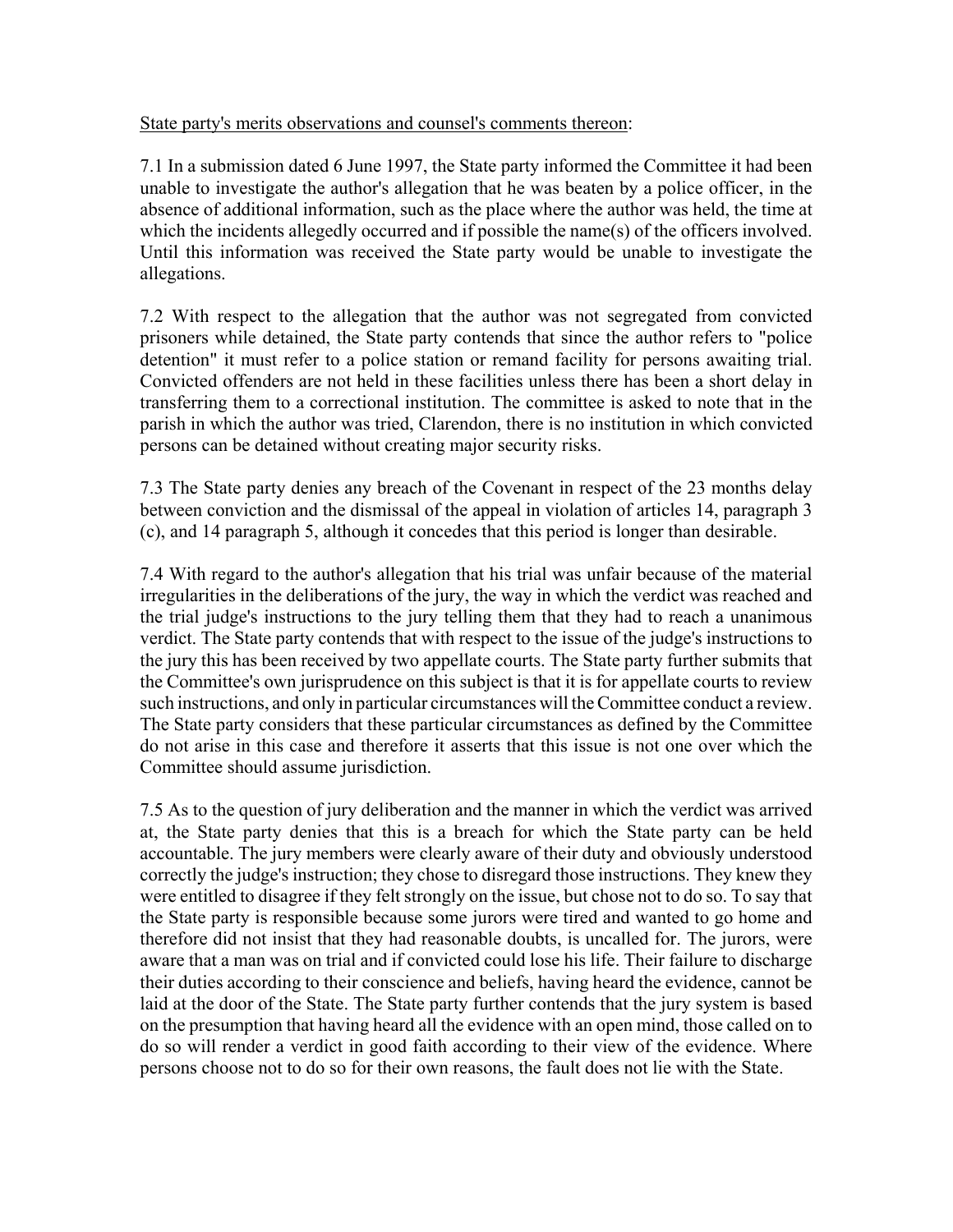8. By submission dated 14 January 1998, counsel addressed several questions to the State party in respect of the observations he had submitted to the State party's admissibility submission. He requested confirmation that a preliminary enquiry had taken place, additional information in respect of when Mr. Thomas was brought before a judge and the establishment of a prima face case against the author. He also requested information in respect of the investigations the State party claimed it was carrying out in respect of the author's allegations of beatings and having been held in detention with convicted prisoners while awaiting his own trial. He also requested clarification in respect of what the State party's means when it states that in the parish where the author was kept there is no facility for keeping convicted persons.

#### Examination on the merits:

9.1 The Human Rights Committee has considered the present communication in the light of all the information made available to it by the parties, as provided for in article 5, paragraph 1, of the Optional Protocol.

9.2 The author has put forward two complaints in respect article 10 of the Covenant, a) illtreatment while in police detention and, b) non segregation from convicted prisoners while in police detention. The Committee notes that the author's allegations in respect of the treatment he was subjected to while in police detention are very vague (see paragraph 3.3 supra), and considers that it is incumbent upon an alleged victim to provide sufficient information, in order that a State party may investigate an allegation. In this respect, the Committee also notes that the State party did in fact request additional information in order to investigate the claims. In the Committee's opinion, the information provided by the author and his counsel in respect of the conditions described in para 3.3. are insufficient for a State party to be able to adequately investigate the matter. Consequently, the Committee considers that neither the author nor his counsel have sufficiently substantiated a claim under article 3 of the Covenant in respect to the alleged violation of article 10 paragraph 1.

9.3 The author has claimed that he was not separated from convicted prisoners while in police detention, however no further substantiation has been provided in this respect. The Committee notes the State party's information that in the parish in which the author was tried there is no institution capable of holding convicted prisoners. The Committee considers that the author's claim has not been sufficiently substantiated and given the State party's denial, and on the basis of the information before it. The Committee is unable to find that there has been a violation of article 10, paragraph 2.

9.4 The issue before the Committee in respect to article 14 is whether the judge's insistence that the jury must reach a unanimous verdict and the alleged material irregularities in the jury's deliberations constituted a violation of the Covenant. The Committee observes that the issue of the judge's summing up to the jury and his emphasis that the jury reach a unanimous verdict was examined by the Court of Appeal of Jamaica and the Judicial Committee of the Privy Council, and that both instances found the instructions to be acceptable. It is not for the Committee to review the findings of these bodies in the absence of any indication that their conclusions were arbitrary or otherwise amounted to a denial of justice. Consequently,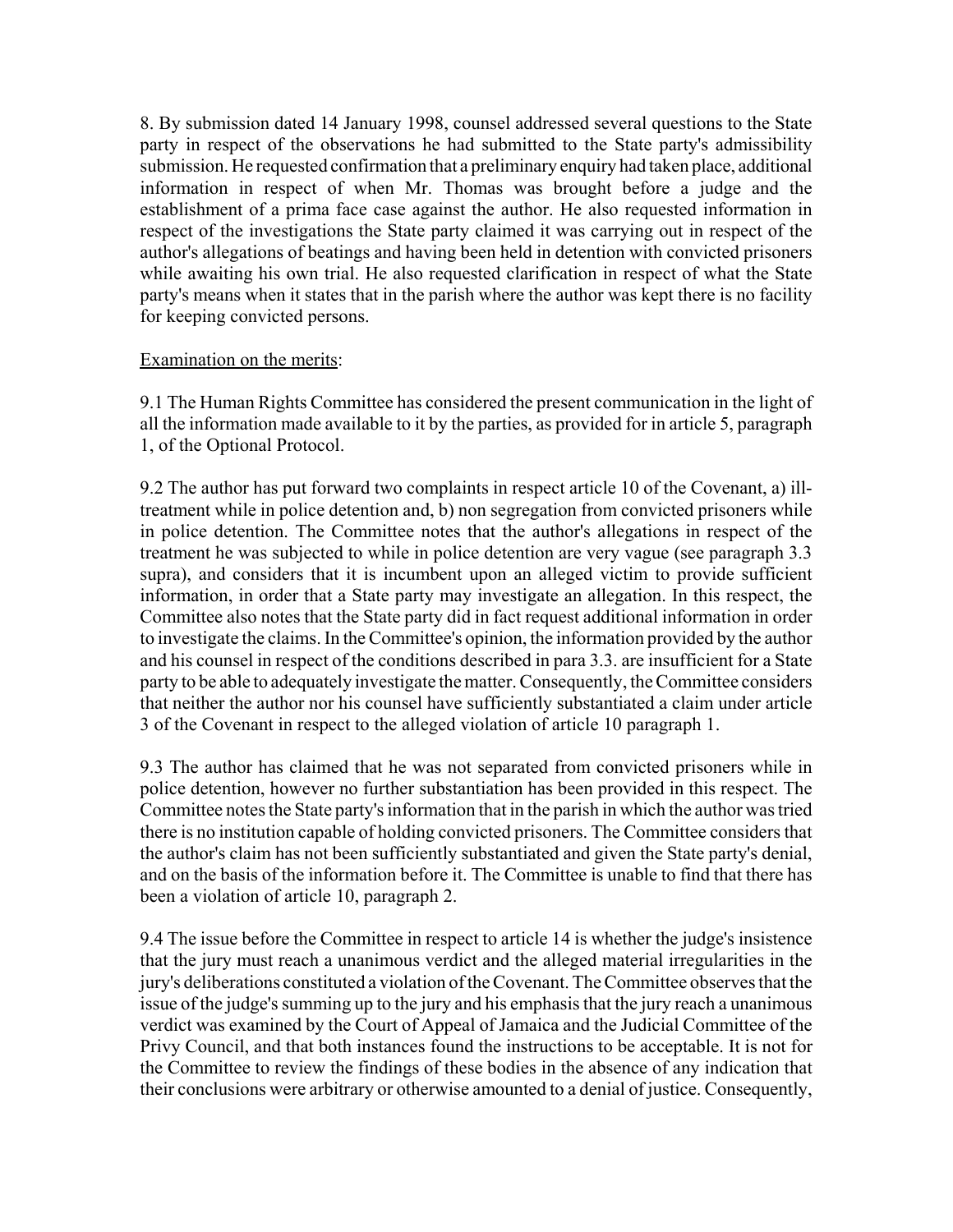there has been no violation of article 14 of the Covenant.

9.5 The author has claimed that the period of 23 months from his conviction to the hearing of his appeal constitutes a breach of article 14, paragraph 3 (c), and 5, of the Covenant. The Committee reiterates that all guarantees under article 14 of the Covenant should be strictly observed in any criminal procedure, particularly in capital cases, and notes with regard to the period of 23 months between trial and appeal that the State party has conceded that such a delay is undesirable, but that it has not offered any further explanation. In the absence of any circumstances justifying the delay, the Committee finds that with regard to this period there has been a violation of article 14, paragraph 3 (c), in conjunction with paragraph 5, of the Covenant.

9.6 However, with regard to the period of nearly fourteen months which lapsed from the author's arrest (27 February 1989) to his trial ( 23 to 25 April 1999), the Committee notes that the State party has not addressed the issue, nonetheless it considers that this delay does not in the overall circumstances of the case constitute a violation of article 9, paragraph 3.

10. The Human Rights Committee, acting under article 5, paragraph 4, of the Optional Protocol to the International Covenant on Civil and Political Rights, is of the view that the facts before it disclose a violation of article 14, paragraphs 3 (c), and 5, of the Covenant.

11. In accordance with article 2, paragraph 3 (a), of the Covenant, the State party is under an obligation to provide Mr. Samuel with an effective remedy, entailing compensation. The State party is under an obligation to ensure that similar violations do not occur in the future.

12. On becoming a State party to the Optional Protocol, Jamaica recognized the competence of the Committee to determine whether there has been a violation of the Covenant or not. This case was submitted for consideration before Jamaica's denunciation of the Optional Protocol became effective on 23 January 1998; in accordance with article 12(2) of the Optional Protocol it continues to be subject to the application of the Optional Protocol. Pursuant to article 2 of the Covenant, the State party has undertaken to ensure to all individuals with its territory or subject to its jurisdiction the rights recognized in the Covenant and to provide an effective and enforceable remedy in case a violation has been established. The Committee wishes to receive from the State party, within ninety days, information about the measures taken to give effect to the Committee's Views.

 $\mathcal{L}_\text{max}$ 

<sup>\*</sup> The following members of the Committee participated in the examination of the present communication: Mr. Abdelfattah Amor, Mr. Nisuke Ando, Mr. Prafullachandra N. Bhagwati, Mr. Thomas Buergenthal, Ms. Christine Chanet, Lord Colville, Ms. Elizabeth Evatt, Ms. Pilar Gaitan de Pombo, Mr. Eckart Klein, Mr. Fausto Pocar, Mr. Martin Scheinin, Mr. HipÛlito Solari Yrigoyen, Mr. Roman Wieruszewski and Mr. Maxwell Yalden.

<sup>1/</sup> Among the co-defendants were Hixford Morrison and Byron Young, whose cases were decided by the Human Rights Committee. Communication No. 611/1995 (adopted on 31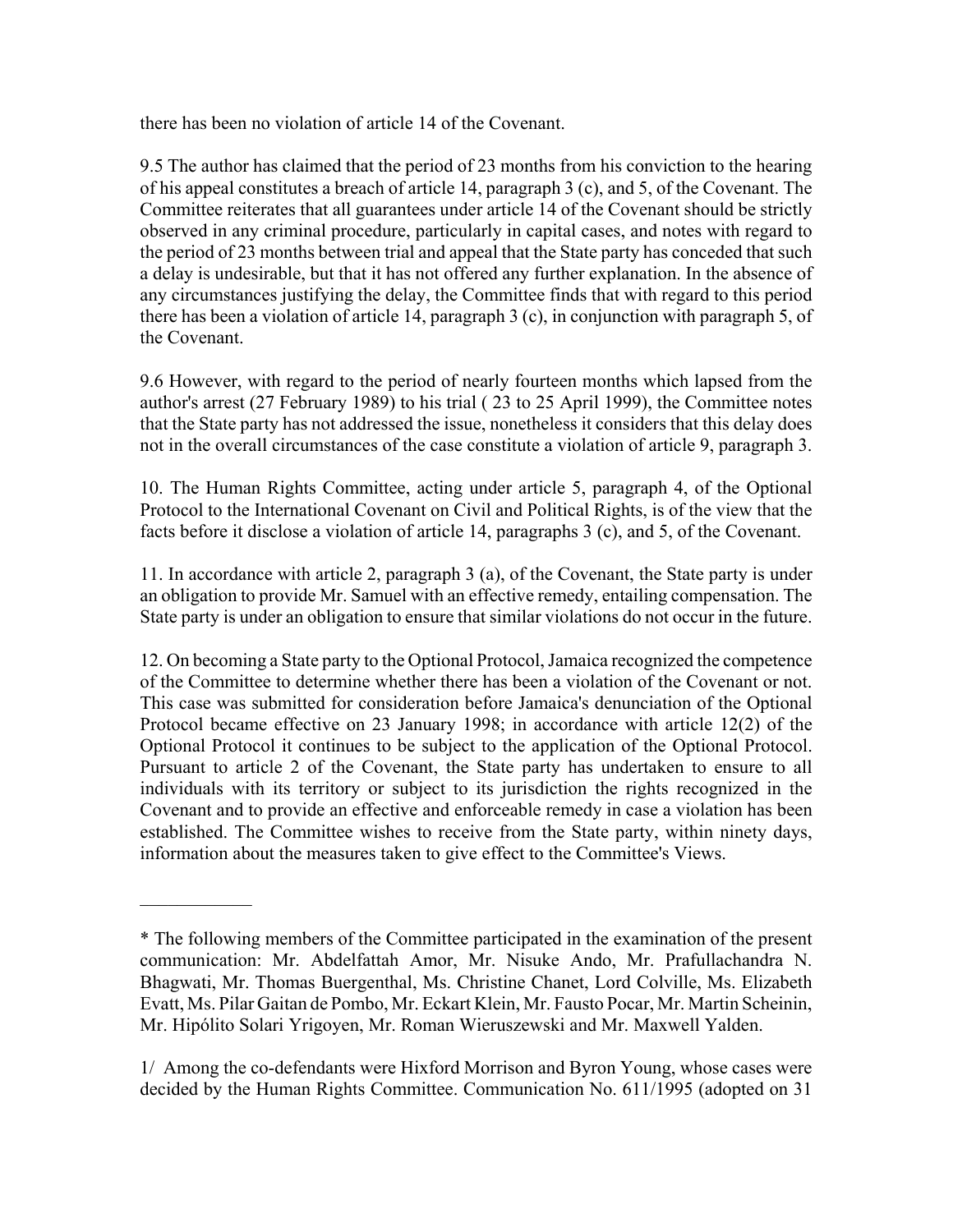July 1998) and communication No. 615/1995 (adopted on 4 November 1997), respectively.

2/ Privy Council Appeal No. 10 of 1993, judgment delivered on 2 November 1993.

3/ Zimbabwe Supreme Court Judgment No. S.C. 73/93, delivered on 24 June 1993.

4/ 1989, II EHRR 439.

[Adopted in English, French and Spanish, the English text being the original version. Subsequently to be issued also in Arabic, Chinese and Russian as part of the Committee's annual report to the General Assembly.]

#### **Appendix**

#### Individual opinion of Committee member Hipólito Solari Yrigoyen (dissenting)\*\*

The following is the Committee member version of how paragraphs 6.4 and 9.4 of the decision should have read.

6.4 The author's lawyer has maintained that his detention on death row in St. Catherine District Prison constitutes cruel and inhuman treatment, both because of the time spent there and because of the general conditions of detention, which he describes as "frightful" in paragraph 3.1. In this connection it should be pointed out that although, in accordance with the Committee's jurisprudence, time is not a factor which causes the detention to constitute a violation of the Covenant, this is not the case with conditions of detention. In the present case the State has not refuted the specific allegations about the treatment received by the author in breach of article 7 and article 10, paragraph 1, of the Covenant and it has not provided any information on this point, despite the obligation imposed on it by article 4, paragraph 2, of the Optional Protocol. Moreover, in the present case the State party has not fulfilled its obligation to indicate whether the prison regime and the treatment of the detainee are in conformity with the provisions of article 10 of the Covenant. Because of these significant circumstances the complaint should be upheld. The Committee considers that the author has been the victim of cruel treatment denying him the respect due to the inherent dignity of a human being, in breach of the provisions of the International Covenant on Civil and Political Rights already mentioned in this paragraph.

9.4 The author's counsel considers that his right to a fair trial was violated, in contravention of article 14 of the Covenant. He claims in paragraph 3.4 that the jury foreman committed a "material irregularity" by announcing a unanimous guilty verdict when no such verdict had been reached, and in paragraph 3.5 he argues that the trial judge violated his obligation of impartiality by overstressing to the jury the need for unanimity, without advising the members of the jury about their right and duty to disagree, and by stating that under no circumstances would he be prepared to accept a majority verdict. The State party points out